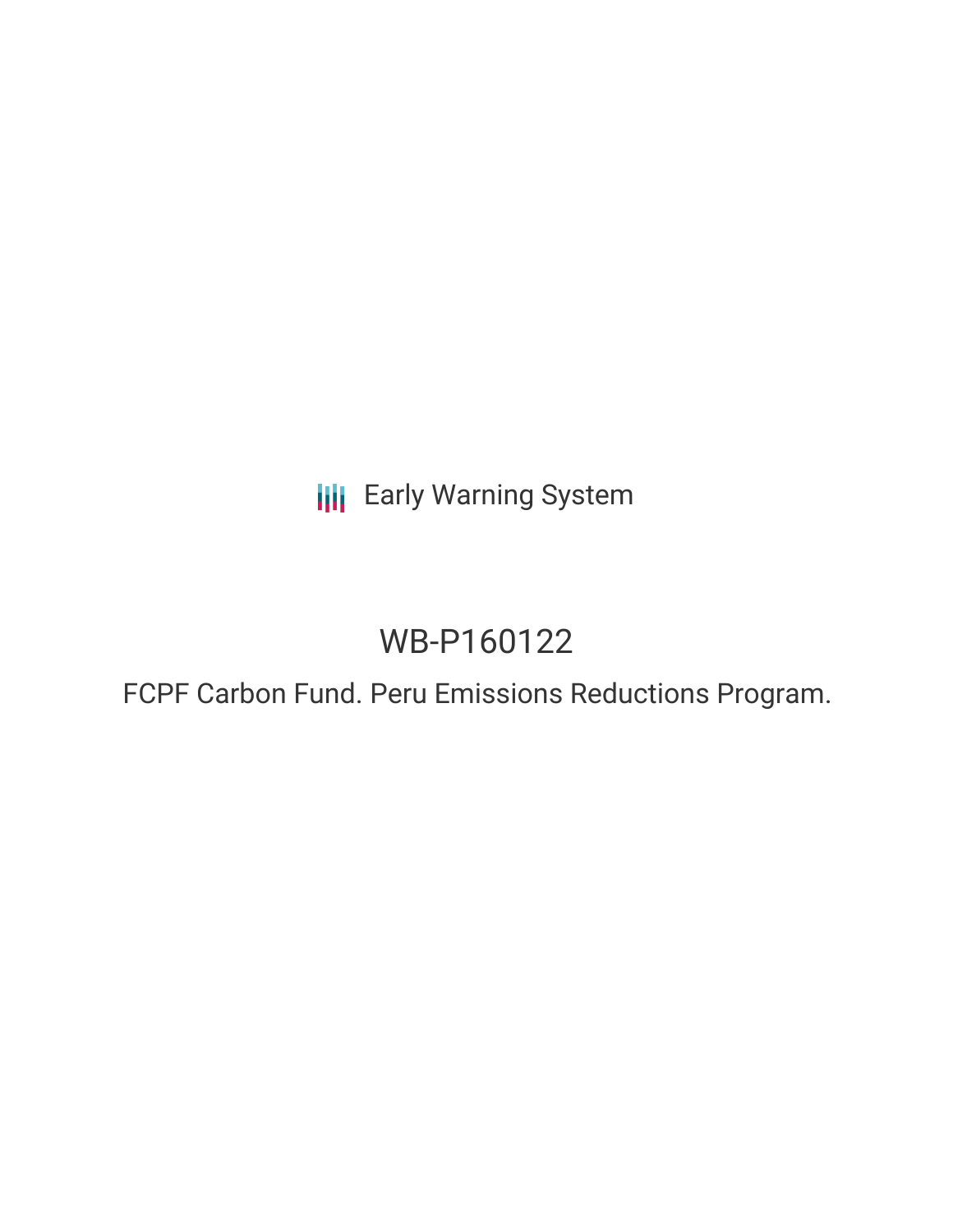

#### **Quick Facts**

| <b>Countries</b>               | Peru                           |
|--------------------------------|--------------------------------|
| <b>Specific Location</b>       | San Martin, Ucayali            |
| <b>Financial Institutions</b>  | World Bank (WB)                |
| <b>Status</b>                  | Active                         |
| <b>Bank Risk Rating</b>        | B                              |
| <b>Borrower</b>                | Government of Peru             |
| <b>Sectors</b>                 | <b>Climate and Environment</b> |
| <b>Investment Type(s)</b>      | Loan                           |
| <b>Investment Amount (USD)</b> | \$32.00 million                |
| <b>Project Cost (USD)</b>      | \$32.00 million                |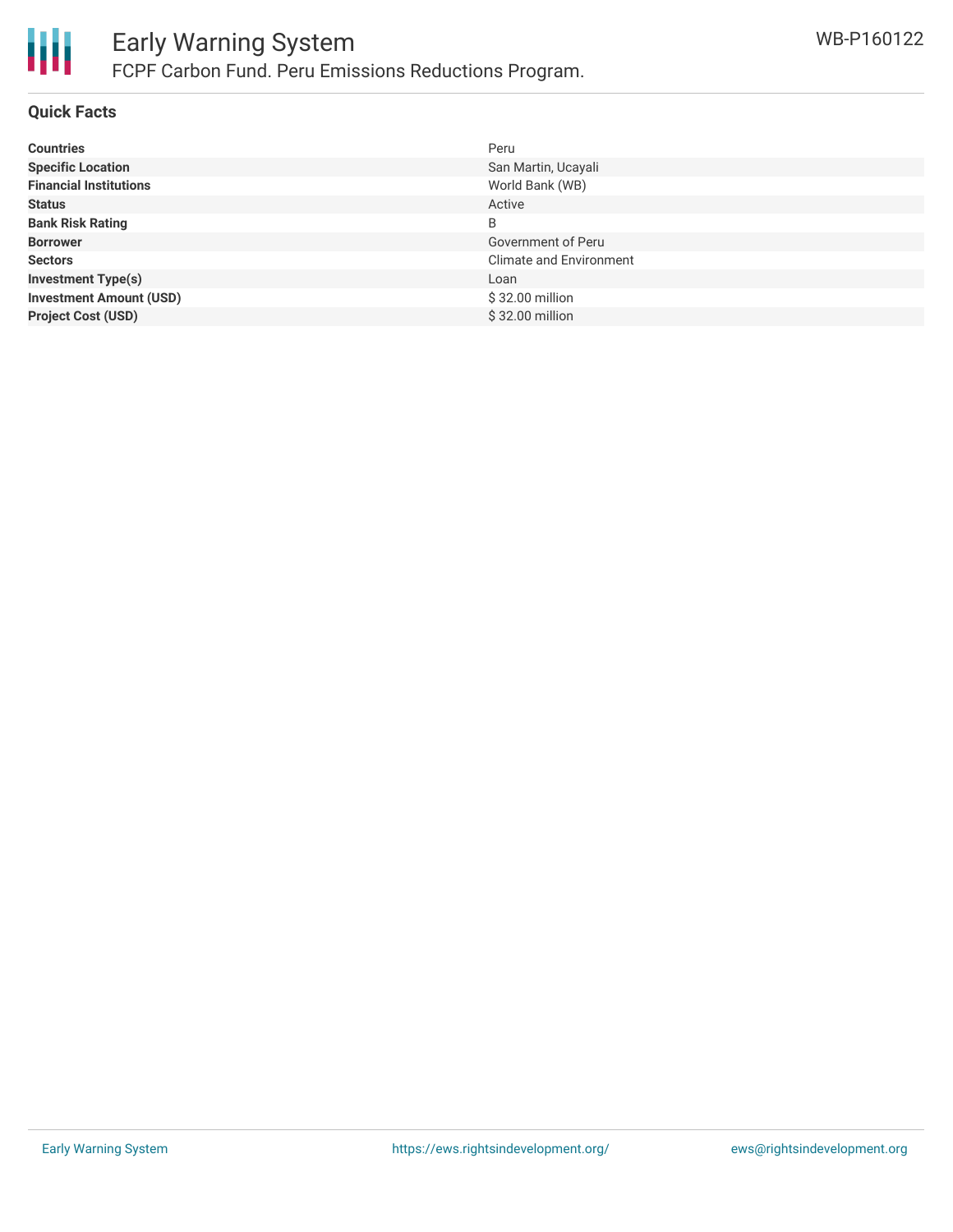

### **Project Description**

The objective of the proposed carbon finance transaction is to make payments to the Program Entity for measured, reported and verified Emissions Reductions (ER) from reduced deforestation, forest degradation and enhancement of forest carbon stocks (REDD+) in Peru's San Martin and Ucayali regions and to distribute ER payments in accordance with an agreed benefit sharing plan (BSP).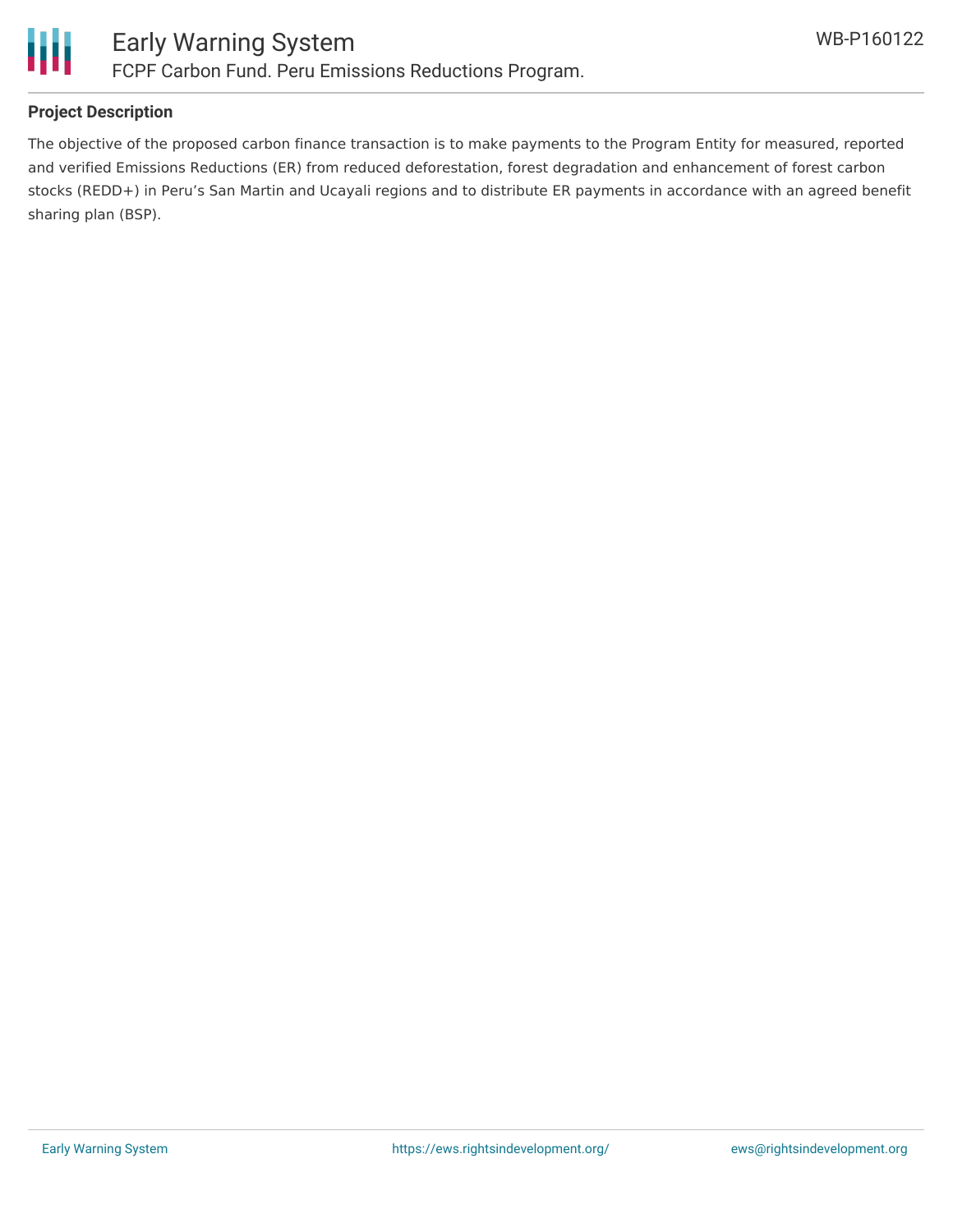

## Early Warning System FCPF Carbon Fund. Peru Emissions Reductions Program.

### **Investment Description**

World Bank (WB)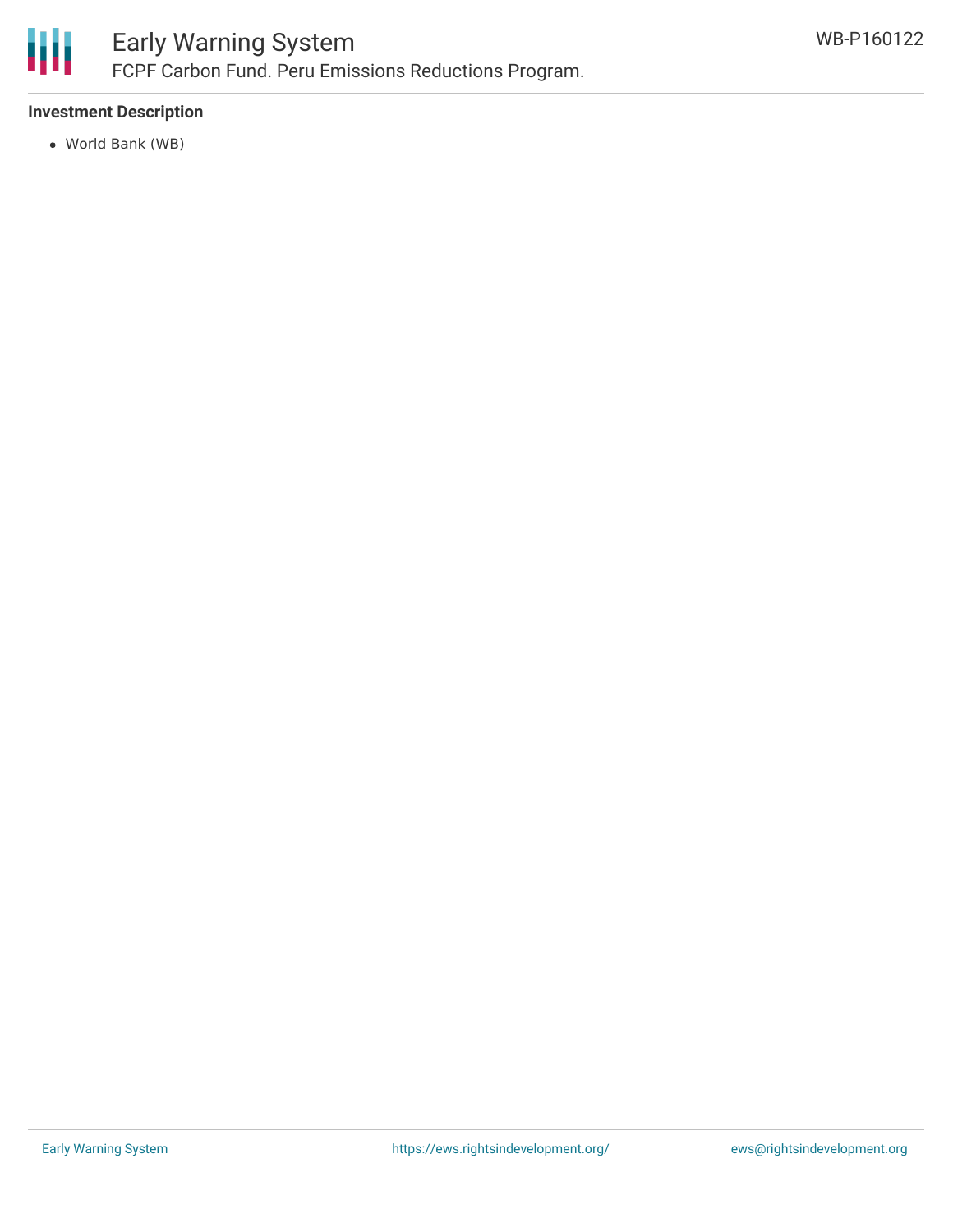

### **Contact Information**

Ministry of Environment Laura Secada General Director of Climate Change and Desertification [lsecada@minam.gob.pe](mailto:lsecada@minam.gob.pe)